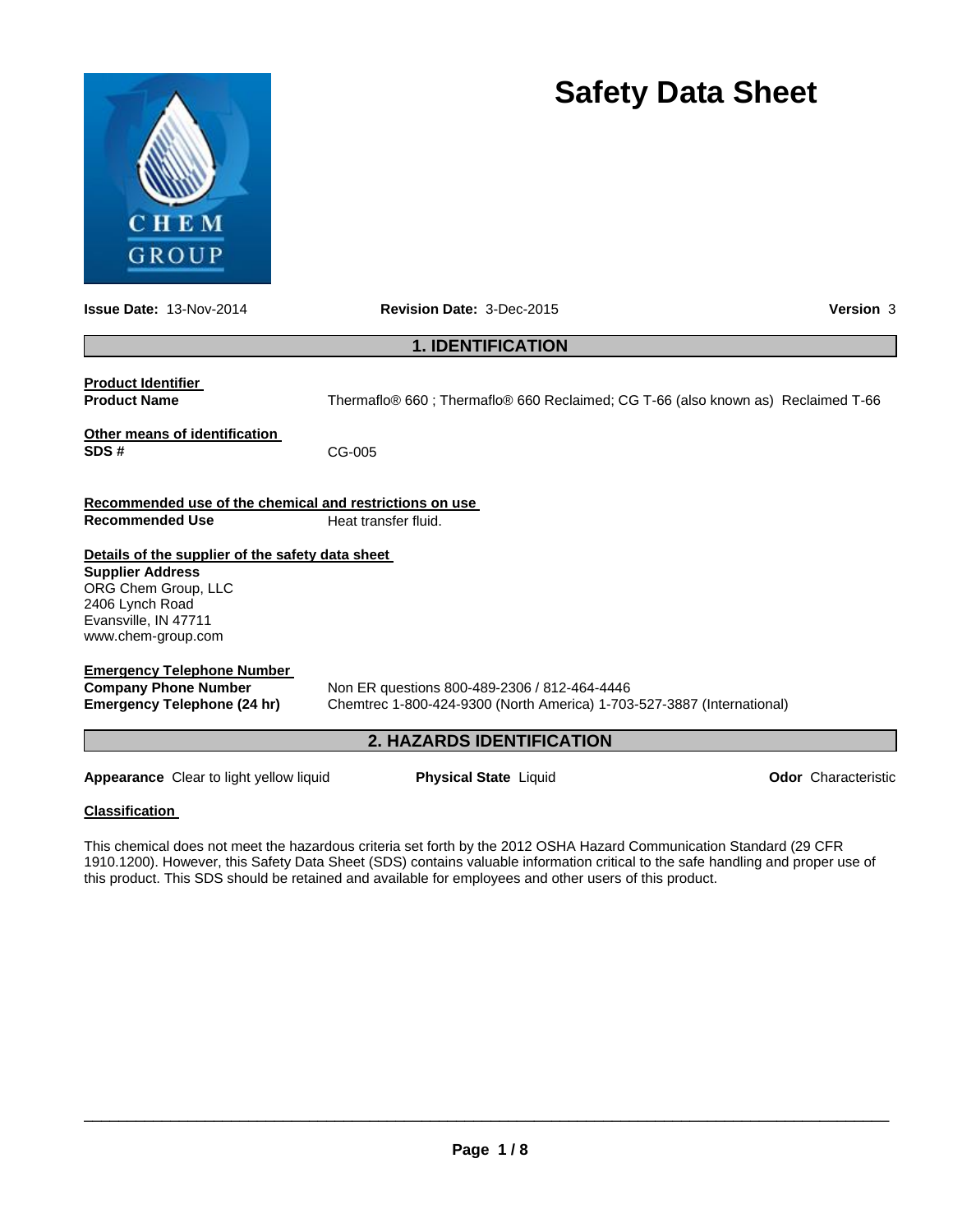#### **Precautionary Statements - Prevention**

Avoid sparks, welding and cutting on or near drums, even if empty

An improperly designed or maintained heat transfer system may permit the release of fluid, or air/moisture leakage into the system. This leakage could lower the fluid's flashpoint and/or produce light ends. System leaks that result in saturated insulation may, when heated over time, create a combustible mixture when suddenly exposed to air. Leakage of fluid from the system at operating temperature and pressure may cause fluid to disperse as an aerosol, which may result in flammable concentrations of vapor in the air. Thermal degradation or other decomposition of the fluid can occur in an improperly maintained heat transfer system, and also for other reasons, including operating the system above the fluid's recommended operating temperature and failure to maintain proper fluid velocity. Degradation or decomposition of the fluid may also create "low boiler" hydrocarbon compounds or light ends. The occurrence of any of the foregoing conditions may lead to an increased risk of explosion and/or fire.

 $\Box$ 

#### **Other Hazards**

Very toxic to aquatic life with long lasting effects **Unknown Acute Toxicity** 20-30% of the mixture consists of ingredient(s) of unknown toxicity

# **3. COMPOSITION/INFORMATION ON INGREDIENTS**

| <b>Chemical Name</b>             | <b>CAS No</b> | Weight-% |
|----------------------------------|---------------|----------|
| Ferphenvl. hvdrogenated          | 61788-32-7    | 70-90    |
| Higher polyphenyls, hydrogenated | 68956-74-1    | ະ15      |
| ⊺erɒhenvl                        | 26140-60-3    | $5 - 10$ |

\*\*If Chemical Name/CAS No is "proprietary" and/or Weight-% is listed as a range, the specific chemical identity and/or percentage of composition has been withheld as a trade secret.\*\*

# **4. FIRST-AID MEASURES**

| <b>First Aid Measures</b>           |                                                                                                                                                                                   |
|-------------------------------------|-----------------------------------------------------------------------------------------------------------------------------------------------------------------------------------|
| <b>General Advice</b>               | Provide this SDS to medical personnel for treatment.                                                                                                                              |
| <b>Eye Contact</b>                  | Rinse cautiously with water for several minutes. Remove contact lenses, if present and<br>easy to do. Continue rinsing. If eye irritation persists: Get medical advice/attention. |
| <b>Skin Contact</b>                 | IF ON SKIN: Wash with plenty of soap and water. Take off contaminated clothing and wash<br>it before reuse. If skin irritation occurs: Get medical advice/attention.              |
| <b>Inhalation</b>                   | IF INHALED: Remove victim to fresh air and keep at rest in a position comfortable for<br>breathing. If symptoms persist, call a physician.                                        |
| Ingestion                           | Do not induce vomiting. Rinse mouth. Never give anything by mouth to an unconscious<br>person. Call a physician immediately.                                                      |
| Most important symptoms and effects |                                                                                                                                                                                   |
| <b>Symptoms</b>                     | May cause eye, skin and respiratory tract irritation.                                                                                                                             |
|                                     | Indication of any immediate medical attention and special treatment needed                                                                                                        |

**Notes to Physician Treat symptomatically.**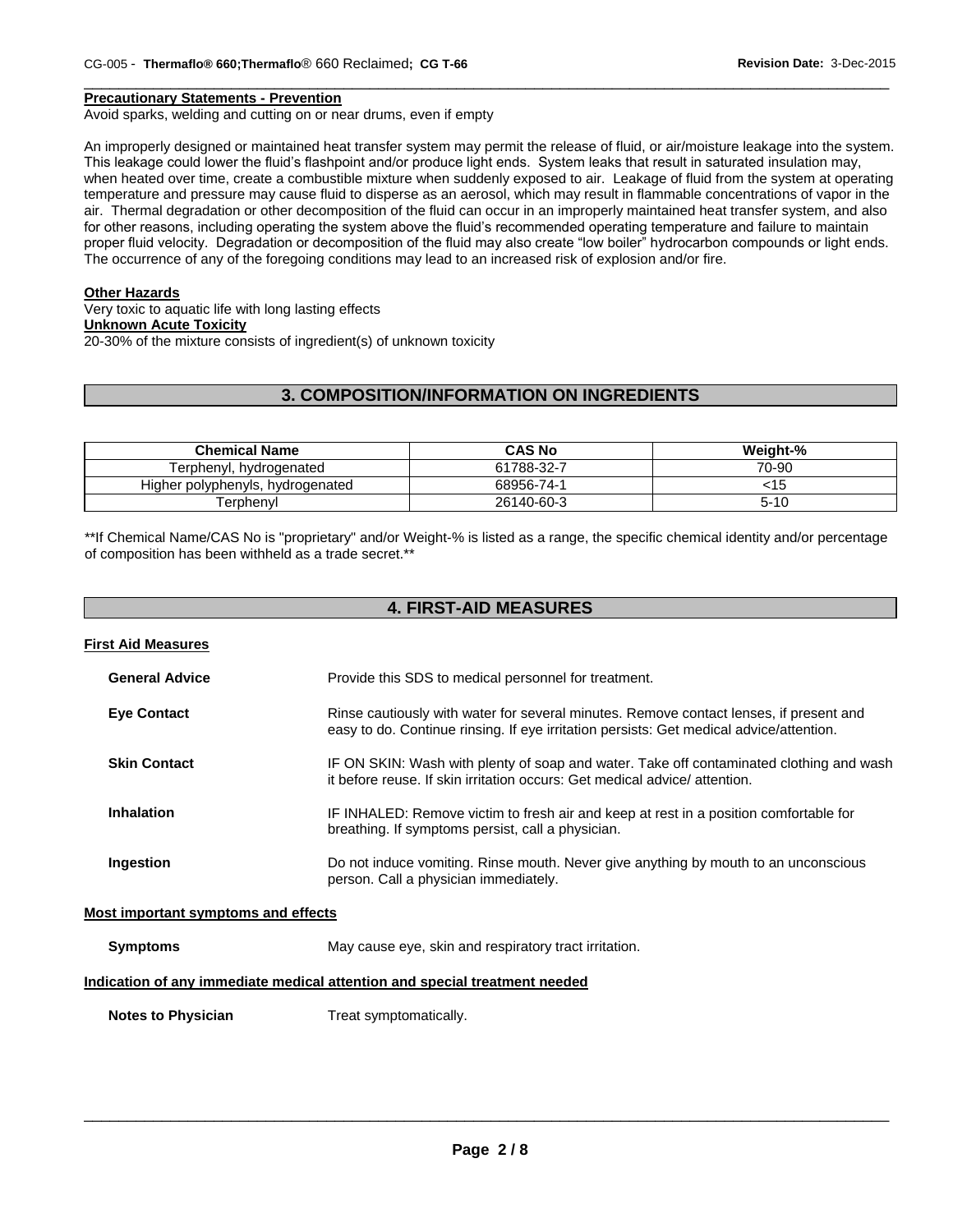# **5. FIRE-FIGHTING MEASURES**

 $\Box$ 

#### **Suitable Extinguishing Media**

Water spray, foam, carbon dioxide, dry chemical, or any Class B extinguishing agent.

**Large Fire** See Sections 2 and 10 of this Safety Data Sheet.

**Unsuitable Extinguishing Media** Do not scatter spilled material with high pressure water streams.

# **Specific Hazards Arising from the Chemical**

Avoid sparks, welding and cutting on or near drums, even when empty. Dangerous gases or fumes may occur in case of fire.

**Hazardous Combustion Products** Carbon oxides, Soot. Smoke. Hydrocarbons.

**Sensitivity to Mechanical Impact** None. **Sensitivity to Static Discharge None.** 

#### **Protective equipment and precautions for firefighters**

Wear self contained breathing apparatus for fire-fighting if necessary Use standard firefighting procedures and consider the hazards of other involved materials. Use extinguishing measures that are appropriate to local circumstances and the surrounding environment. Water may be used to cool closed containers to prevent pressure buildups and possible ignition or explosion when exposed to extreme heat. Do not allow run-off from fire-fighting to enter drains or water courses. Fire residues and contaminated fire extinguishing water must be disposed of in accordance with local regulations.

# **6. ACCIDENTAL RELEASE MEASURES**

#### **Personal precautions, protective equipment and emergency procedures**

| <b>Personal Precautions</b>                                  | Ensure adequate ventilation, especially in confined areas. ELIMINATE all ignition sources<br>(no smoking, flares, sparks or flames in immediate area).                                                                                                                |
|--------------------------------------------------------------|-----------------------------------------------------------------------------------------------------------------------------------------------------------------------------------------------------------------------------------------------------------------------|
| <b>Environmental Precautions</b>                             | Prevent from entering into soil, ditches, sewers, waterways and/or groundwater. See<br>Section 12, Ecological Information. Collect spillage. See Section 12 for additional Ecological<br>Information.                                                                 |
| Methods and material for containment and cleaning up         |                                                                                                                                                                                                                                                                       |
| <b>Methods for Containment</b>                               | Prevent further leakage or spillage if safe to do so.                                                                                                                                                                                                                 |
| <b>Methods for Clean-Up</b>                                  | Dike far ahead of liquid spill for later disposal. Absorb with inert material or sweep up, and<br>then place in suitable container for chemical waste.                                                                                                                |
|                                                              | 7. HANDLING AND STORAGE                                                                                                                                                                                                                                               |
| <b>Precautions for safe handling</b>                         |                                                                                                                                                                                                                                                                       |
| <b>Advice on Safe Handling</b>                               | Wash face, hands, and any exposed skin thoroughly after handling. Use personal<br>protection recommended in Section 8. Avoid breathing dust/fume/gas/mist/vapors/spray.<br>Use only outdoors or in a well-ventilated area. Avoid contact with skin, eyes or clothing. |
| Conditions for safe storage, including any incompatibilities |                                                                                                                                                                                                                                                                       |

| <b>Storage Conditions</b> | Keep container tightly closed and store in a cool, dry and well-ventilated place. Store locked |
|---------------------------|------------------------------------------------------------------------------------------------|
|                           | up                                                                                             |
|                           |                                                                                                |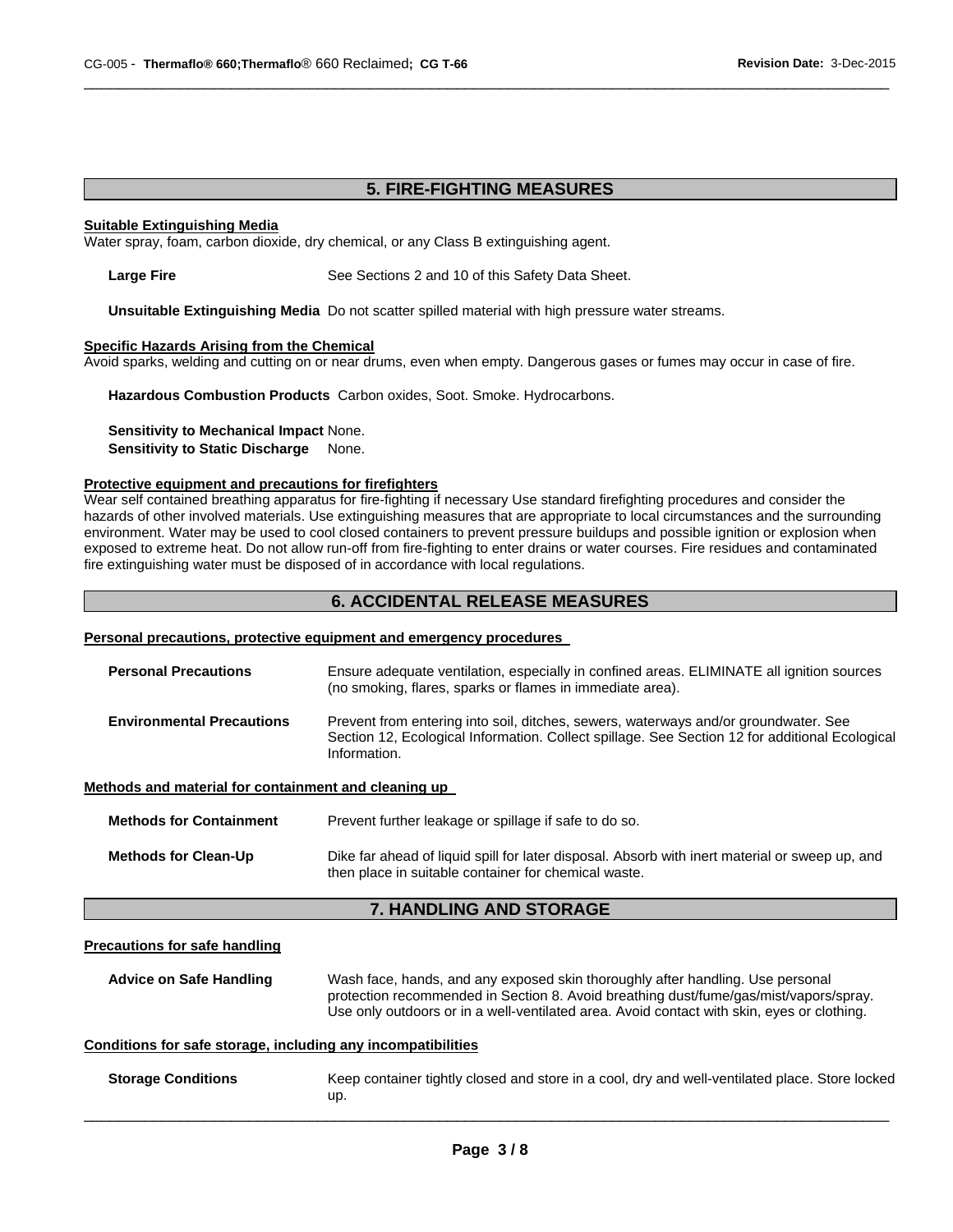**Incompatible Materials Strong oxidizing agents. Reducing agent.** 

# **8. EXPOSURE CONTROLS/PERSONAL PROTECTION**

 $\Box$ 

# **Exposure Guidelines**

| <b>Chemical Name</b>    | <b>ACGIH TLV</b>            | <b>OSHA PEL</b>                       | <b>NIOSH IDLH</b>          |
|-------------------------|-----------------------------|---------------------------------------|----------------------------|
| Terphenyl, hydrogenated | TWA: 0.5 ppm non-irradiated | (vacated) TWA: 0.5 ppm                | TWA: 0.5 ppm               |
| 61788-32-7              |                             | (vacated) TWA: 5 mg/m <sup>3</sup>    | TWA: 5 mg/m $^{\circ}$     |
| Terphenvl               | Ceiling: $5 \text{ mg/m}^3$ | (vacated) Ceiling: 0.5 ppm            | IDLH: $500 \text{ mg/m}^3$ |
| 26140-60-3              |                             | (vacated) Ceiling: $5 \text{ mg/m}^3$ |                            |
|                         |                             | Ceiling: 1 ppm                        |                            |
|                         |                             | Ceiling: $9 \text{ mg/m}^3$           |                            |

# **Appropriate engineering controls**

| <b>Engineering Controls</b>     | Maintain eye wash fountain and quick-drench facilities in work area.                                                                                                                                                                                                                                                                            |
|---------------------------------|-------------------------------------------------------------------------------------------------------------------------------------------------------------------------------------------------------------------------------------------------------------------------------------------------------------------------------------------------|
|                                 | Individual protection measures, such as personal protective equipment                                                                                                                                                                                                                                                                           |
| <b>Eye/Face Protection</b>      | Safety goggles.                                                                                                                                                                                                                                                                                                                                 |
| <b>Skin and Body Protection</b> | Wear impervious protective clothing, including boots, gloves, lab coat, apron or coveralls,<br>as appropriate, to prevent skin contact.                                                                                                                                                                                                         |
| <b>Respiratory Protection</b>   | Respiratory protection is not required except in emergencies or when conditions cause<br>excessive airborne levels, mist, or vapors. Select the appropriate approved organic vapor<br>air-purifying respirator, self-contained breathing apparatus, or air supplied respirators in<br>situations where there may be potential for overexposure. |
|                                 | General Hygiene Considerations Avoid contact with skin, eyes and clothing. After handling this product, wash hands before<br>eating, drinking, or smoking. If contact occurs, remove contaminated clothing. If needed,<br>take first aid action shown on section 4 of this SDS. Launder contaminated clothing before<br>reuse.                  |

# **9. PHYSICAL AND CHEMICAL PROPERTIES**

# **Information on basic physical and chemical properties**

| <b>Physical State</b><br>Appearance<br>Color | Liquid<br>Clear to light yellow liquid<br>Clear to light yellow | Odor<br><b>Odor Threshold</b> | Characteristic<br>Not determined |
|----------------------------------------------|-----------------------------------------------------------------|-------------------------------|----------------------------------|
| <b>Property</b>                              | Values                                                          | Remarks • Method              |                                  |
| рH                                           | Not determined                                                  |                               |                                  |
| <b>Melting Point/Freezing Point</b>          | < -30 ℃ / -22 °F                                                |                               |                                  |
| <b>Boiling Point/Boiling Range</b>           | 348 °C / 658.4 °F                                               |                               |                                  |
| <b>Flash Point</b>                           | 190 °C / 374 °F                                                 |                               |                                  |
| <b>Evaporation Rate</b>                      | Not determined                                                  |                               |                                  |
| <b>Flammability (Solid, Gas)</b>             | Liquid-not applicable                                           |                               |                                  |
| <b>Upper Flammability Limits</b>             | Not determined                                                  |                               |                                  |
| <b>Lower Flammability Limit</b>              | Not determined                                                  |                               |                                  |
| <b>Vapor Pressure</b>                        | Not determined                                                  |                               |                                  |
| <b>Vapor Density</b>                         | Not determined                                                  |                               |                                  |
| <b>Specific Gravity</b>                      | 1.00-1.01                                                       | @ 25 °C (77 °F)               |                                  |
| <b>Water Solubility</b>                      | Not determined                                                  |                               |                                  |
| Solubility in other solvents                 | Not determined                                                  |                               |                                  |
| <b>Partition Coefficient</b>                 | Not determined                                                  |                               |                                  |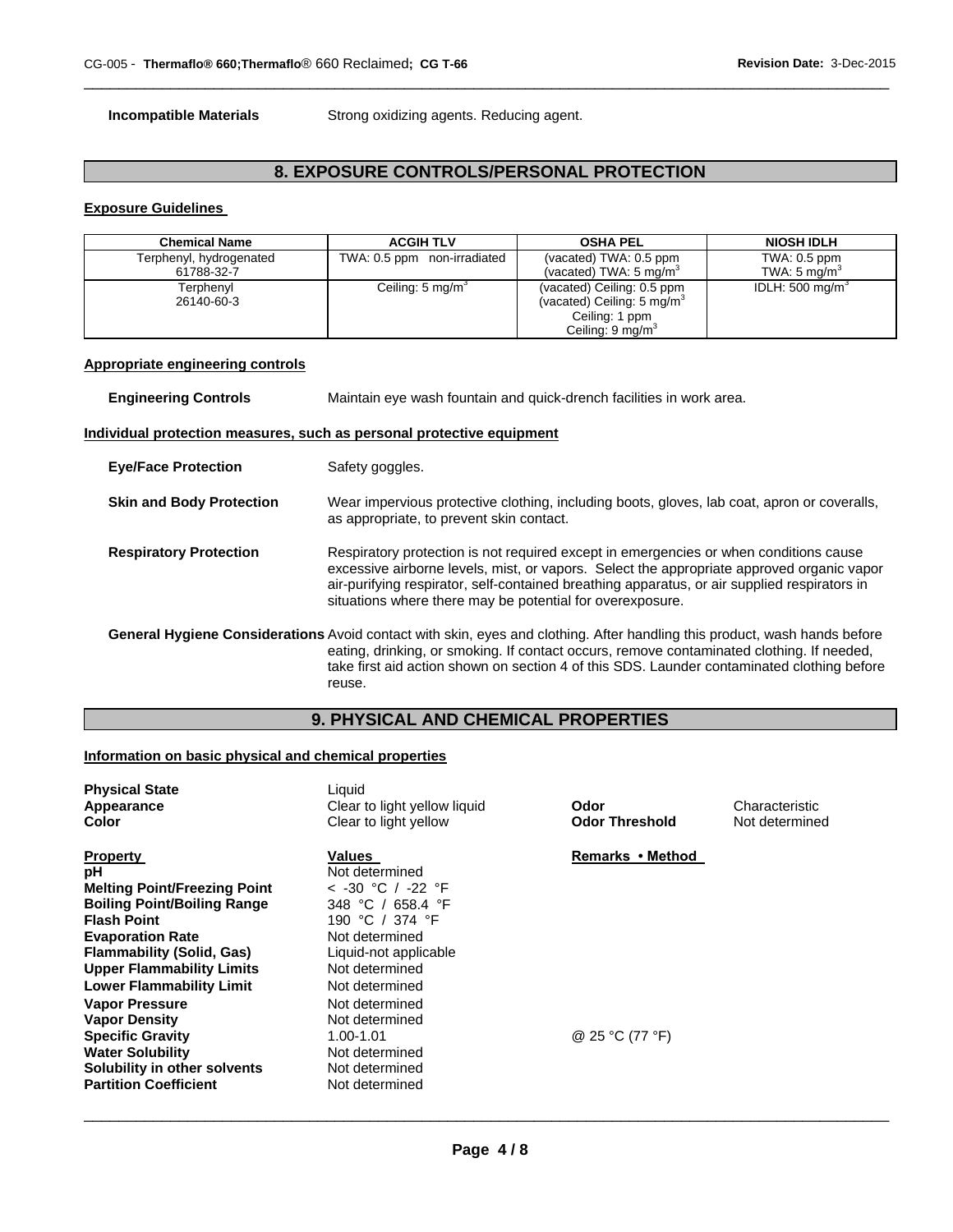| <b>Auto-ignition Temperature</b>  | 380 °C / 716 °F  |                |  |
|-----------------------------------|------------------|----------------|--|
| <b>Decomposition Temperature</b>  | Not determined   |                |  |
| Kinematic Viscosity (at 40 deg C) | 27 cSt           |                |  |
| <b>Dynamic Viscosity</b>          | $30 \text{ cSt}$ | @ 40°C (104°F) |  |
| <b>Explosive Properties</b>       | Not determined   |                |  |

**Oxidizing Properties Not determined** 

# **10. STABILITY AND REACTIVITY**

# **Reactivity**

Not reactive under normal conditions.

#### **Chemical Stability**

Stable under recommended storage conditions.

#### **Possibility of Hazardous Reactions**

None under normal processing.

**Hazardous Polymerization** Hazardous polymerization does not occur.

#### **Conditions to Avoid**

Ignition sources.

#### **Incompatible Materials**

Strong oxidizing agents. Reducing agent.

#### **Hazardous Decomposition Products**

Carbon oxides.

# **11. TOXICOLOGICAL INFORMATION**

#### **Information on likely routes of exposure**

| <b>Product Information</b> |                                        |
|----------------------------|----------------------------------------|
| <b>Eve Contact</b>         | Moderately irritating to the eyes.     |
| <b>Skin Contact</b>        | May cause moderate irritation to skin. |
| Inhalation                 | Avoid breathing vapors or mists.       |
| Ingestion                  | May cause discomfort if swallowed.     |

#### **Component Information**

| <b>Chemical Name</b>                  | Oral LD50             | Dermal LD50             | <b>Inhalation LC50</b> |
|---------------------------------------|-----------------------|-------------------------|------------------------|
| Terphenyl, hydrogenated<br>61788-32-7 | $= 10200$ mg/kg (Rat) | = 6800 mg/kg ( Rabbit ) | > 4.3 mg/L (Rat) 4 h   |
| Terphenyl<br>26140-60-3               |                       | > 12500 mg/kg (Rabbit)  |                        |

#### **Information on physical, chemical and toxicological effects**

**Symptoms** Please see section 4 of this SDS for symptoms.

#### **Delayed and immediate effects as well as chronic effects from short and long-term exposure**

**Carcinogenicity** Based on the information provided, this product does not contain any carcinogens or potential carcinogens as listed by OSHA, IARC or NTP.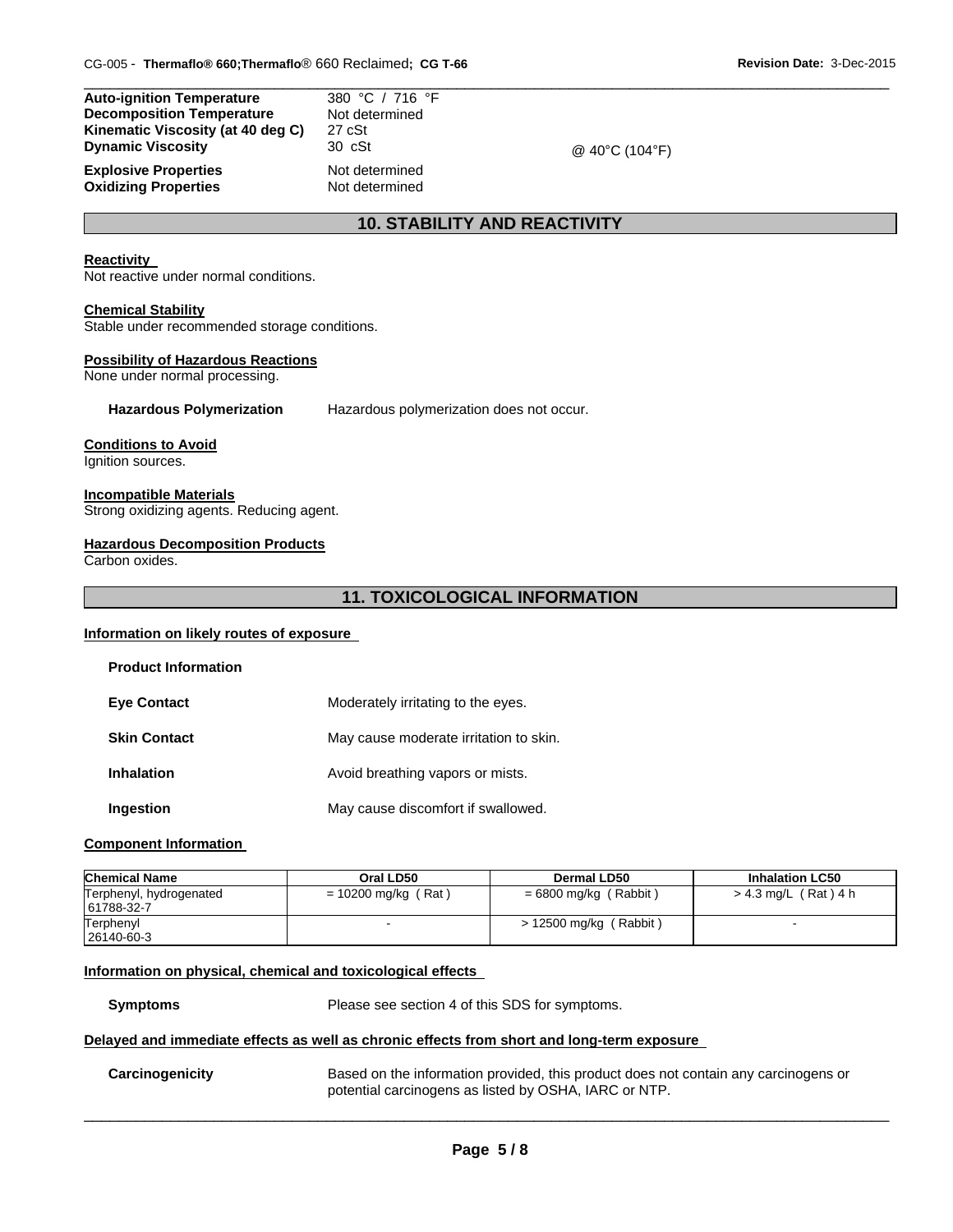# **Numerical measures of toxicity**

Not determined

**Unknown Acute Toxicity** 20-30% of the mixture consists of ingredient(s) of unknown toxicity.

# **12. ECOLOGICAL INFORMATION**

 $\Box$ 

#### **Ecotoxicity**

Harmful to aquatic life with long lasting effects.

# **Component Information**

| <b>Chemical Name</b>                  | Algae/aquatic plants                                     | <b>Fish</b>                                                                                                                                                       | <b>Toxicity to</b> | <b>Crustacea</b>                       |
|---------------------------------------|----------------------------------------------------------|-------------------------------------------------------------------------------------------------------------------------------------------------------------------|--------------------|----------------------------------------|
|                                       |                                                          |                                                                                                                                                                   | microorganisms     |                                        |
| Terphenyl, hydrogenated<br>61788-32-7 | 0.53:96h<br>Pseudokirchneriella<br>subcapitata mg/L EC50 | 0.53: 96 h Pimephales<br>promelas mg/L LC50 static<br>0.53: 96 h Lepomis<br>macrochirus mg/L LC50<br>static 0.53: 96 h<br>Oncorhynchus mykiss mg/L<br>LC50 static |                    | 0.011: 48 h Daphnia magna<br>mg/L EC50 |
| Terphenyl<br>26140-60-3               | 0.02:96h<br>Pseudokirchneriella<br>subcapitata mg/L EC50 | 0.11: 96 h Oncorhynchus<br>mykiss mg/L LC50 static<br>$0.11:96 h$ Lepomis<br>macrochirus mg/L LC50<br>static 0.11: 96 h Pimephales<br>promelas mg/L LC50 static   |                    | 0.11: 48 h Daphnia magna<br>mg/L EC50  |

#### **Persistence/Degradability**

Not determined.

# **Bioaccumulation**

Not determined.

# **Mobility**

Not determined

# **Other Adverse Effects**

Not determined

# **13. DISPOSAL CONSIDERATIONS**

# **Waste Treatment Methods**

| <b>Disposal of Wastes</b>     | Disposal should be in accordance with applicable regional, national and local laws and<br>regulations.                         |
|-------------------------------|--------------------------------------------------------------------------------------------------------------------------------|
| <b>Contaminated Packaging</b> | Disposal should be in accordance with applicable regional, national and local laws and<br>regulations.                         |
|                               | <b>14. TRANSPORT INFORMATION</b>                                                                                               |
| <u>Note</u>                   | Please see current shipping paper for most up to date shipping information, including<br>exemptions and special circumstances. |

| <b>DOT</b><br>Not regulated |  |
|-----------------------------|--|
|-----------------------------|--|

# **IATA** Not regulated

# **IMDG**

**Marine Pollutant** This material may meet the definition of a marine pollutant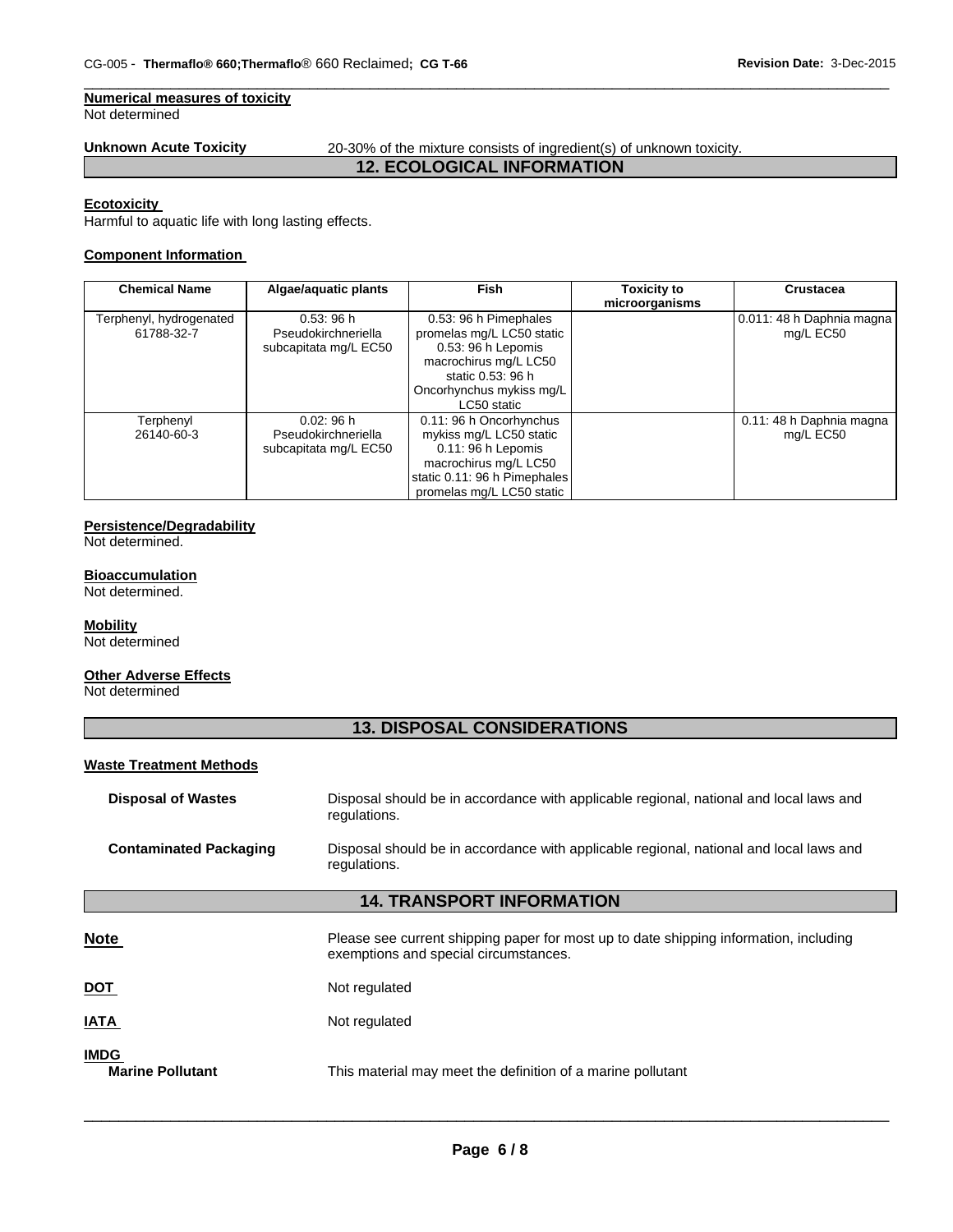# **15. REGULATORY INFORMATION**

 $\Box$ 

### **International Inventories**

| <b>Chemical Name</b>                | <b>TSCA</b> | <b>DSL</b> | <b>NDSL</b> | <b>EINECS</b> | <b>ELINCS</b> | <b>ENCS</b> | <b>IECSC</b> | <b>KECL</b> | <b>PICCS</b> | <b>AICS</b> |
|-------------------------------------|-------------|------------|-------------|---------------|---------------|-------------|--------------|-------------|--------------|-------------|
| Terphenyl, hydrogenated             | Present     |            |             | Present       |               | Present     |              | Present     |              |             |
| Higher polyphenyls,<br>hvdrogenated | Present     |            |             | Present       |               |             |              |             |              |             |
| Terphenyl                           | Present     |            |             | Present       |               | Present     |              | Present     |              |             |

#### **Legend:**

*TSCA - United States Toxic Substances Control Act Section 8(b) Inventory* 

*DSL/NDSL - Canadian Domestic Substances List/Non-Domestic Substances List* 

*EINECS/ELINCS - European Inventory of Existing Chemical Substances/European List of Notified Chemical Substances* 

*ENCS - Japan Existing and New Chemical Substances* 

*IECSC - China Inventory of Existing Chemical Substances* 

*KECL - Korean Existing and Evaluated Chemical Substances* 

*PICCS - Philippines Inventory of Chemicals and Chemical Substances* 

*AICS - Australian Inventory of Chemical Substances* 

# **US Federal Regulations**

### **CERCLA**

This material, as supplied, does not contain any substances regulated as hazardous substances under the Comprehensive Environmental Response Compensation and Liability Act (CERCLA) (40 CFR 302) or the Superfund Amendments and Reauthorization Act (SARA) (40 CFR 355).

### **SARA 313**

Section 313 of Title III of the Superfund Amendments and Reauthorization Act of 1986 (SARA). This product does not contain any chemicals which are subject to the reporting requirements of the Act and Title 40 of the Code of Federal Regulations, Part 372

# **US State Regulations**

### **California Proposition 65**

This product does not contain any Proposition 65 chemicals.

# **U.S. State Right-to-Know Regulations**

| <b>Chemical Name</b>                  | <b>New Jersey</b> | <b>Massachusetts</b> | Pennsylvania |
|---------------------------------------|-------------------|----------------------|--------------|
| Terphenyl, hydrogenated<br>61788-32-7 |                   |                      |              |
| Terphenyl<br>26140-60-3               |                   |                      |              |